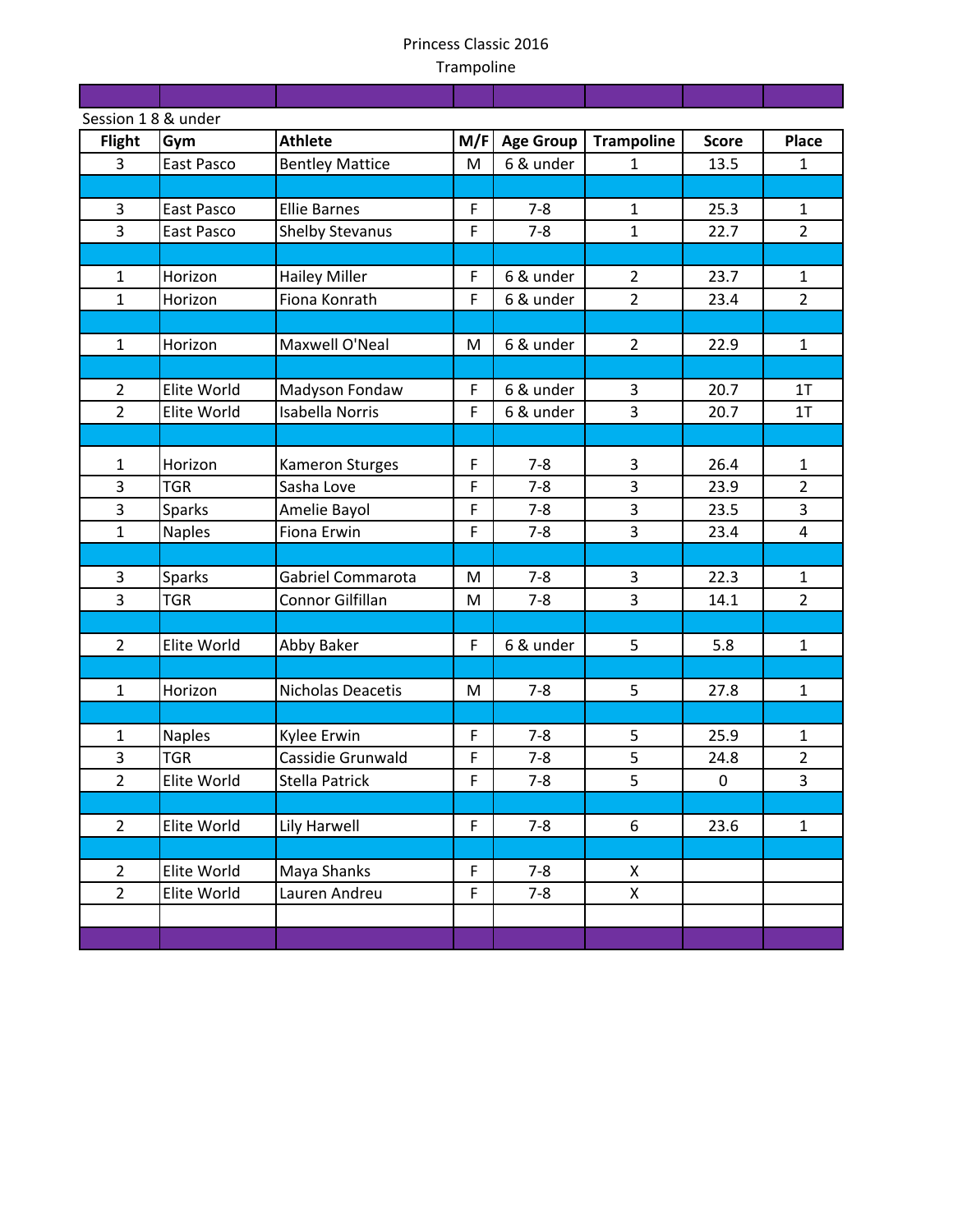| Session 2 9-10          |                            |                                      |              |                      |                         |              |                |
|-------------------------|----------------------------|--------------------------------------|--------------|----------------------|-------------------------|--------------|----------------|
| <b>Flight</b>           | Gym                        | <b>Athlete</b>                       | M/F          | <b>Age Group</b>     | <b>Trampoline</b>       | <b>Score</b> | <b>Place</b>   |
| $\overline{4}$          | East Pasco                 | Natalie Hough                        | F            | $9 - 10$             | $\mathbf{1}$            | 22.3         | $\mathbf{1}$   |
|                         |                            |                                      |              |                      |                         |              |                |
| 4                       | East Pasco                 | Alyssa Ricciardo                     | $\mathsf F$  | $9 - 10$             | $\overline{2}$          | 22.3         | $\mathbf{1}$   |
|                         |                            |                                      |              |                      |                         |              |                |
| $\mathbf{1}$            | <b>Sparks</b>              | Joy Ferguson                         | $\mathsf F$  | $9 - 10$             | 3                       | 25.7         | 1              |
| $\mathbf{1}$            | Horizon                    | <b>Madison Reed</b>                  | F            | $9 - 10$             | 3                       | 24.8         | 2T             |
| $\overline{2}$          | RipTide                    | Alexandra Hill                       | F            | $9 - 10$             | $\overline{3}$          | 24.8         | 2T             |
| $\overline{\mathbf{4}}$ | East Pasco                 | <b>Madison Mattice</b>               | $\mathsf F$  | $9 - 10$             | 3                       | 24.8         | 2T             |
| $\overline{2}$          | RipTide                    | Zayda Thomas                         | F            | $9 - 10$             | 3                       | 23.2         | 5              |
| $\overline{3}$          | <b>TGR</b>                 | Aryela Gonzalez                      | $\mathsf F$  | $9 - 10$             | 3                       | 22.9         | 6              |
| $\overline{\mathbf{4}}$ | Elite World                | Jacquelyn Grieshaber                 | $\mathsf{F}$ | $9 - 10$             | 3                       | 20.2         | $\overline{7}$ |
| $\overline{2}$          | RipTide                    | Sadie Council                        | F            | $9 - 10$             | 3                       | 0            | 8              |
|                         |                            |                                      |              |                      |                         |              |                |
| $\overline{2}$          | RipTide                    | Michael Gonzalez                     | M            | $9 - 10$             | 3                       | 21.7         | $\mathbf{1}$   |
|                         |                            |                                      |              |                      |                         |              |                |
| $\mathbf{1}$            | Horizon                    | <b>Bella Valentino</b>               | $\mathsf F$  | $9 - 10$             | 4                       | 26.6         | $\mathbf{1}$   |
| $\mathbf{1}$            | Horizon                    | Allie Mae Poulin                     | $\mathsf F$  | $9 - 10$             | 4                       | 26.2         | $\overline{2}$ |
| $\overline{2}$          | <b>Extreme Air</b>         | Isabella Turner                      | F            | $9 - 10$             | 4                       | 24.7         | 3              |
| $\overline{2}$          | <b>Extreme Air</b>         | Olivia Cross                         | $\mathsf F$  | $9 - 10$             | 4                       | 24.2         | 4              |
| $\overline{2}$          | <b>Extreme Air</b>         | Hailey VanRoekel                     | $\mathsf F$  | $9 - 10$             | $\overline{\mathbf{4}}$ | 23.9         | 5              |
| $\mathbf{1}$            | Horizon                    | Gabby Austin                         | F            | $9 - 10$             | $\overline{\mathbf{4}}$ | 23.4         | 6              |
|                         |                            |                                      |              |                      |                         |              |                |
| $\overline{2}$          | <b>Extreme Air</b>         | Sophie Perkins                       | $\mathsf F$  | $9 - 10$             | 5                       | 26           | $\mathbf{1}$   |
| $\mathbf{1}$            | Park Avenue                | Jordan Brown                         | $\mathsf F$  | $9 - 10$             | 5                       | 24           | $\overline{2}$ |
| 4                       | Elite World                | Killari Blasé                        | F            | $9 - 10$             | 5<br>$\overline{5}$     | 23           | 3T             |
| $\overline{4}$          | Elite World<br>Park Avenue | Elise Sanitiesteban<br>Nicole Levine | $\mathsf F$  | $9 - 10$<br>$9 - 10$ | 5                       | 23<br>22.7   | 3T<br>5        |
| $\mathbf{1}$<br>3       |                            | Abby Blumer                          | F<br>F       | $9 - 10$             | 5                       |              | 6              |
| $\overline{2}$          | Tumblemania                |                                      | F            | $9 - 10$             | 5                       | 22.6         | $\overline{7}$ |
| $\overline{3}$          | RipTide<br>Tumblemania     | Majenna Frontado<br>Lily Copti       | F            | $9 - 10$             | 5                       | 21.8<br>6.7  | 8              |
|                         |                            |                                      |              |                      |                         |              |                |
| 3                       | <b>TGR</b>                 | Alexander Day                        | M            | $9 - 10$             | 5                       | 24.1         | $\mathbf{1}$   |
| $\overline{3}$          | <b>TGR</b>                 | Kai Osterman                         | M            | $9 - 10$             | 5                       | 23.2         | $\overline{2}$ |
| 3                       | <b>TGR</b>                 | <b>Asher Blatt</b>                   | M            | $9 - 10$             | 5                       | 22.7         | 3              |
| $\overline{4}$          | Bayside                    | Jacob Matson                         | M            | $9 - 10$             | 5                       | 22.5         | $\overline{4}$ |
|                         |                            |                                      |              |                      |                         |              |                |
| $\mathbf{1}$            | Horizon                    | <b>Addison Proa</b>                  | $\mathsf F$  | $9 - 10$             | 6                       | 26.9         | $\mathbf{1}$   |
| $\overline{3}$          | Tumblemania                | <b>Natalie Rollins</b>               | F            | $9 - 10$             | 6                       | 23.4         | $\overline{2}$ |
| 3                       | <b>TGR</b>                 | Serenity Sinkovich                   | $\mathsf F$  | $9 - 10$             | 6                       | 23.3         | $\overline{3}$ |
| $\overline{3}$          | <b>TGR</b>                 | Sofie Szlezak                        | F            | $9 - 10$             | 6                       | 23           | 4              |
| $\overline{\mathbf{4}}$ | Elite World                | Maya Williams                        | F            | $9 - 10$             | 6                       | 21.2         | 5              |
|                         |                            |                                      |              |                      |                         |              |                |
| $\overline{2}$          | RipTide                    | Sheldyn Rogers                       | M            | $9 - 10$             | 6                       | 23           | 1              |
| $\mathbf{1}$            | <b>Sparks</b>              | <b>Jack Sparks</b>                   | M            | $9 - 10$             | 6                       | 7.9          | $\overline{2}$ |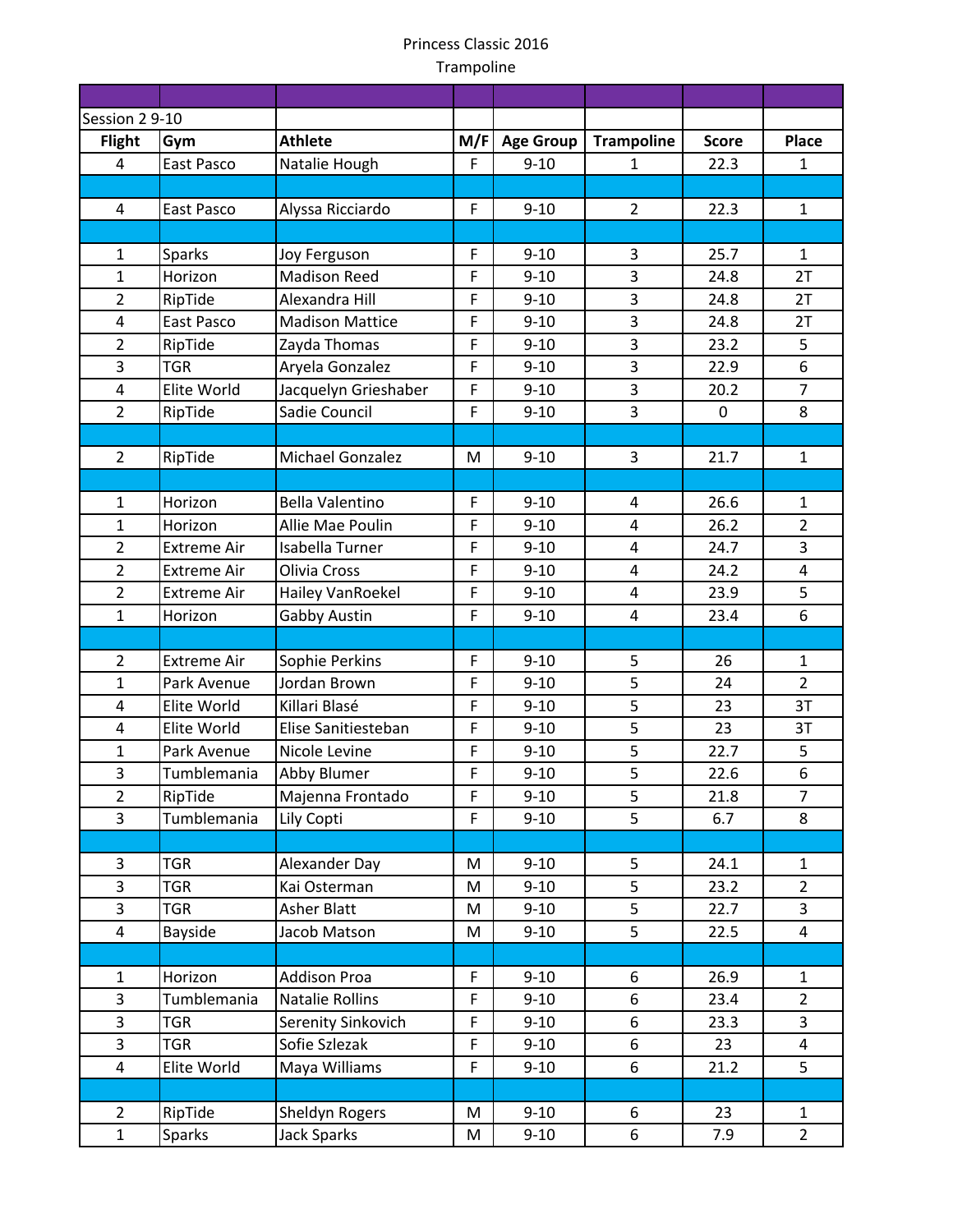| <b>Flight</b> | Gym         | <b>Athlete</b>           | M/F | <b>Age Group</b> | <b>Trampoline</b> | <b>Score</b> | Place |
|---------------|-------------|--------------------------|-----|------------------|-------------------|--------------|-------|
| 4             | Elite World | Ava Cambell              | F   | $9 - 10$         |                   | 24           |       |
|               |             |                          |     |                  |                   |              |       |
| 3             | TGR         | <b>Brendan Hines</b>     | м   | $9 - 10$         | 7                 | 23.5         |       |
|               |             |                          |     |                  |                   |              |       |
| 4             | East Pasco  | <b>Greenley Bolinder</b> | F   | $9 - 10$         | X                 |              |       |
| 3             | <b>TGR</b>  | Margaux Bonutti          | F   | $9 - 10$         | X                 |              |       |
|               | Park Avenue | Allena Dinneen           | F   | $9 - 10$         | Χ                 |              |       |
|               |             |                          |     |                  |                   |              |       |
|               |             |                          |     |                  |                   |              |       |
|               |             |                          |     |                  |                   |              |       |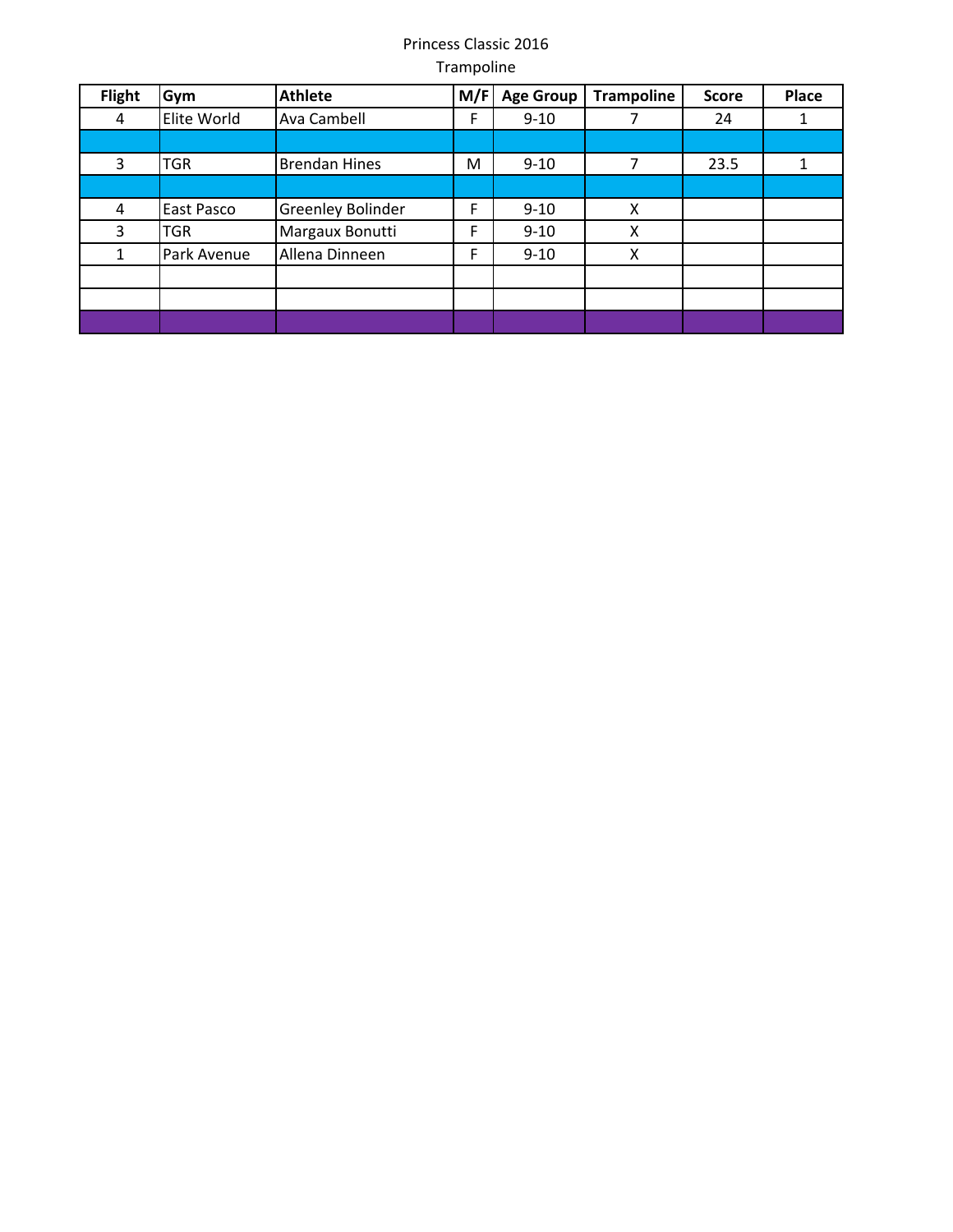| <b>Session 3 11-12</b>  |                    |                       |             |                  |                   |              |                |
|-------------------------|--------------------|-----------------------|-------------|------------------|-------------------|--------------|----------------|
| <b>Flight</b>           | Gym                | <b>Athlete</b>        | M/F         | <b>Age Group</b> | <b>Trampoline</b> | <b>Score</b> | Place          |
| 4                       | East Pasco         | Dakoda Weaver         | F           | $11 - 12$        | 1                 | 8.6          | $\mathbf{1}$   |
|                         |                    |                       |             |                  |                   |              |                |
| 4                       | Bayside            | <b>Holland Haley</b>  | F           | $11 - 12$        | $\overline{2}$    | 24.2         | $\mathbf{1}$   |
| 4                       | East Pasco         | Tonya Emerson         | $\mathsf F$ | $11 - 12$        | $\overline{2}$    | 23.3         | $2^{\circ}$    |
|                         |                    |                       |             |                  |                   |              |                |
| 3                       | <b>TGR</b>         | Emma Rocherfort       | F           | $11 - 12$        | 3                 | 23.8         | 1T             |
| 3                       | <b>TGR</b>         | Madeline Sigman       | $\mathsf F$ | $11 - 12$        | 3                 | 23.8         | 1T             |
| $\overline{2}$          | RipTide            | Annalyse Rogers       | $\mathsf F$ | $11 - 12$        | 3                 | 22.8         | $\overline{3}$ |
|                         |                    |                       |             |                  |                   |              |                |
| $\overline{2}$          | RipTide            | Kennedy Young         | F           | $11 - 12$        | 4                 | 24.7         | 1              |
| $\mathbf{1}$            | Horizon            | Lorelei Beauchamp     | $\mathsf F$ | $11 - 12$        | 4                 | 24.3         | 2T             |
| $\overline{2}$          | RipTide            | Sundee Win            | $\mathsf F$ | $11 - 12$        | 4                 | 24.3         | 2T             |
| $\overline{2}$          | RipTide            | Marisa Gonzalez       | $\mathsf F$ | $11 - 12$        | $\overline{4}$    | 19.1         | $\overline{4}$ |
|                         |                    |                       |             |                  |                   |              |                |
| $\overline{2}$          | RipTide            | <b>Calvin Randles</b> | M           | $11 - 12$        | 4                 | 24.3         | $\mathbf{1}$   |
|                         |                    |                       |             |                  |                   |              |                |
| 3                       | <b>Extreme Air</b> | <b>Madison Thomas</b> | $\mathsf F$ | $11 - 12$        | 5                 | 24.9         | $\mathbf{1}$   |
| $\overline{2}$          | RipTide            | Kendall Wheatley      | $\mathsf F$ | $11 - 12$        | 5                 | 24.7         | $\overline{2}$ |
| 3                       | Suncoast           | Lynette Scutari       | $\mathsf F$ | $11 - 12$        | 5                 | 24           | $\overline{3}$ |
| $\mathbf{1}$            | Park Avenue        | Natalia Nunes         | $\mathsf F$ | $11 - 12$        | 5                 | 23.5         | 4              |
| 4                       | Bayside            | Sophia Socash         | $\mathsf F$ | $11 - 12$        | 5                 | 22.5         | 5              |
| 4                       | Bayside            | Lila McMorris         | $\mathsf F$ | $11 - 12$        | 5                 | 22.4         | 6              |
| $\mathbf{1}$            | Park Avenue        | Marissa Moore         | F           | $11 - 12$        | 5                 | 22.2         | $\overline{7}$ |
| $\overline{4}$          | Elite World        | Ashlyn Herzog         | $\mathsf F$ | $11 - 12$        | $\overline{5}$    | 6.8          | 8              |
| $\mathbf 1$             | Park Avenue        | <b>Brianna Tully</b>  | $\mathsf F$ | $11 - 12$        | 5                 | 0            | 9T             |
| 3                       | Suncoast           | Morgan Roark          | $\mathsf F$ | $11 - 12$        | 5                 | $\mathbf 0$  | 9T             |
|                         |                    |                       |             |                  |                   |              |                |
| 3                       | Suncoast           | <b>Carter Morris</b>  | M           | $11 - 12$        | 5                 | 6.4          | $\mathbf{1}$   |
|                         |                    |                       |             |                  |                   |              |                |
| 3                       | Sparks             | Alicia Sparks         | $\mathsf F$ | $11 - 12$        | 6                 | 26.6         | $\mathbf{1}$   |
| $\overline{2}$          | Tumblemania        | Laura Rollins         | $\mathsf F$ | $11 - 12$        | 6                 | 24.6         | $\overline{2}$ |
| $\overline{\mathbf{4}}$ | Elite World        | Mackenzie Cinquanti   | $\mathsf F$ | $11 - 12$        | 6                 | 24.1         | 3              |
| $\mathbf 1$             | Park Avenue        | Lindsey Goldmintz     | $\mathsf F$ | $11 - 12$        | 6                 | 23.5         | 4T             |
| $\overline{3}$          | <b>Extreme Air</b> | Arianna Peller        | $\mathsf F$ | $11 - 12$        | 6                 | 23.5         | 4T             |
| 3                       | <b>TGR</b>         | Nevaeh Guevara        | $\mathsf F$ | $11 - 12$        | 6                 | 23.3         | 6              |
| 4                       | Bayside            | Brianna Itzo          | $\mathsf F$ | $11 - 12$        | 6                 | 22.8         | $\overline{7}$ |
| 4                       | Elite World        | Mia Cinquanti         | $\mathsf F$ | $11 - 12$        | 6                 | 22.5         | 8              |
|                         |                    |                       |             |                  |                   |              |                |
| $\mathbf 1$             | Horizon            | <b>Tylor Stuart</b>   | M           | $11 - 12$        | 6                 | 25.2         | $\mathbf{1}$   |
| $\overline{2}$          | RipTide            | Maxwell Illes         | M           | $11 - 12$        | 6                 | 23.6         | $\overline{2}$ |
| 4                       | Bayside            | Danny Weiss           | M           | $11 - 12$        | 6                 | 22.1         | 3              |
|                         |                    |                       |             |                  |                   |              |                |
| 4                       | Elite World        | Laken Campbell        | $\mathsf F$ | $11 - 12$        | $\overline{7}$    | 24.2         | $\mathbf{1}$   |
| $\mathbf{1}$            | Park Avenue        | Carly Kulick          | $\mathsf F$ | $11 - 12$        | $\overline{7}$    | 17.7         | $\overline{2}$ |
|                         |                    |                       |             |                  |                   |              |                |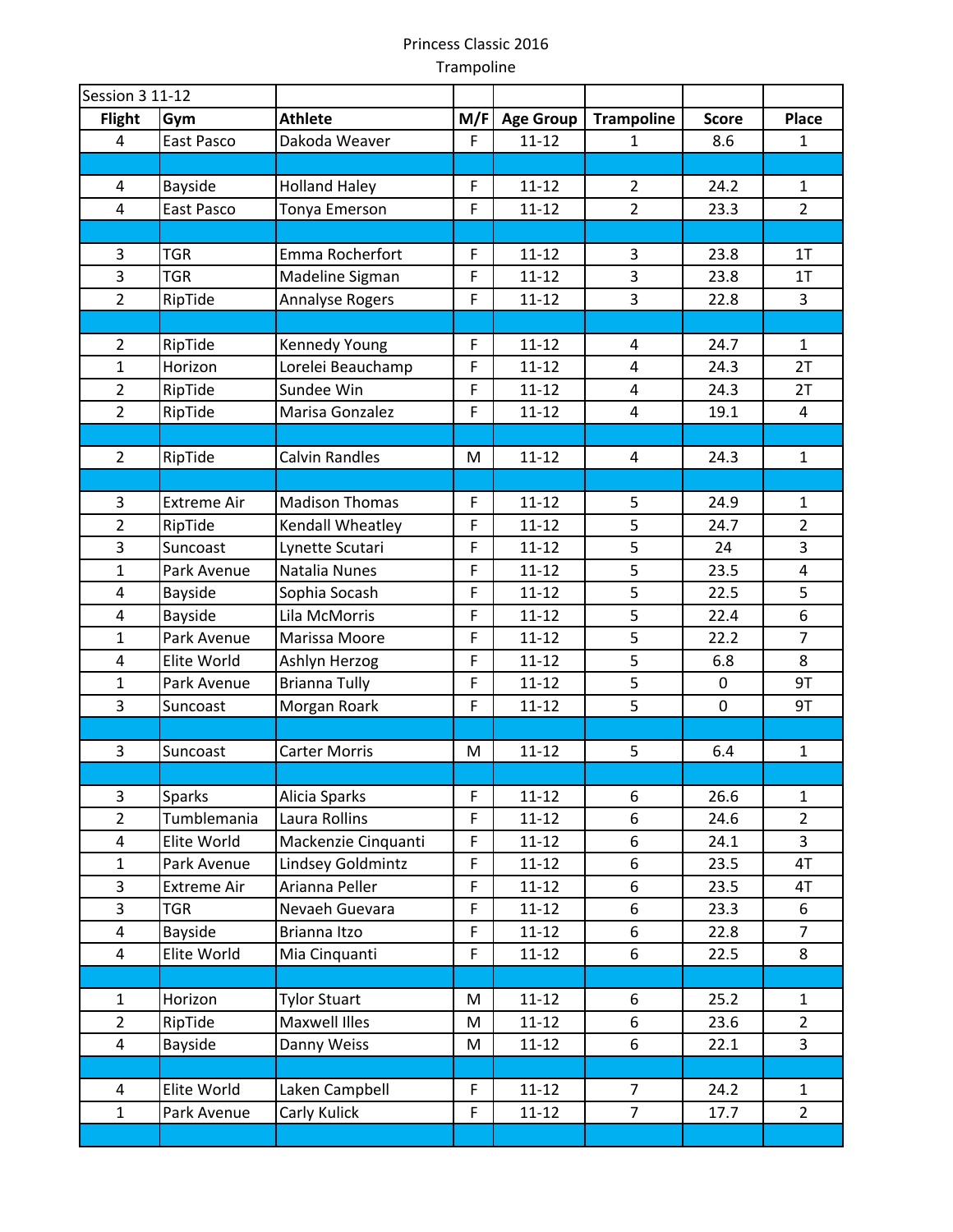| <b>Flight</b>  | Gym                | <b>Athlete</b>        | M/F | <b>Age Group</b> | <b>Trampoline</b> | <b>Score</b> | Place |
|----------------|--------------------|-----------------------|-----|------------------|-------------------|--------------|-------|
| 3              | <b>Extreme Air</b> | Andrea Zullo          | F   | $11 - 12$        | 8                 | 32.4         |       |
|                |                    |                       |     |                  |                   |              |       |
|                | Horizon            | <b>Faith Deacetis</b> | F   | $11 - 12$        | 9                 | 26           |       |
|                |                    |                       |     |                  |                   |              |       |
| 3              | TGR                | Payton Shaffer        | F   | $11 - 12$        | X                 |              |       |
|                | Park Avenue        | <b>Isabella Mass</b>  | F   | $11 - 12$        | X                 |              |       |
| $\overline{2}$ | Tumblemania        | <b>Madison Snell</b>  | F   | $11 - 12$        | X                 |              |       |
|                |                    |                       |     |                  |                   |              |       |
|                |                    |                       |     |                  |                   |              |       |
|                |                    |                       |     |                  |                   |              |       |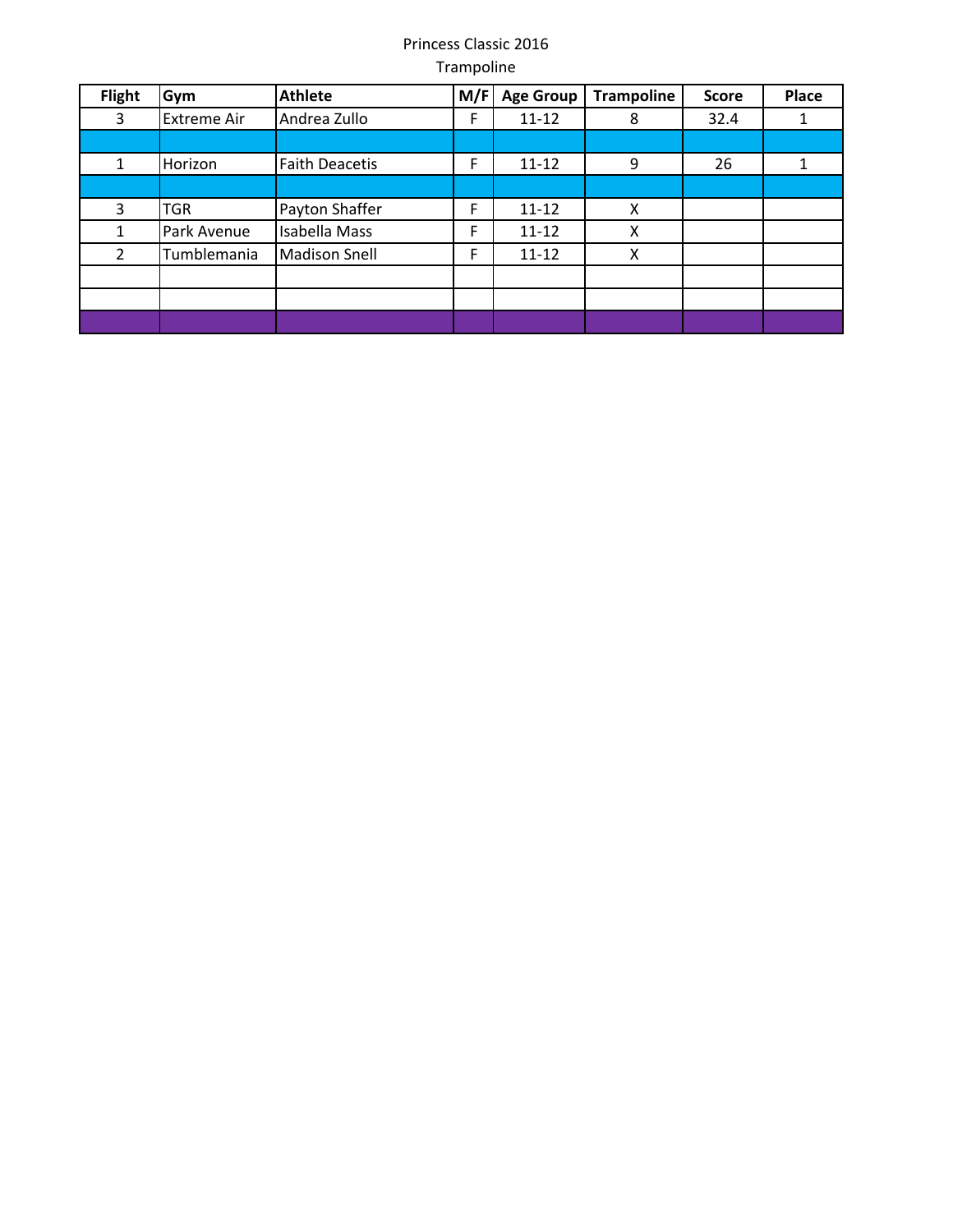| <b>Session 4 13-14</b>         |                    |                       |             |                  |                   |              |                |
|--------------------------------|--------------------|-----------------------|-------------|------------------|-------------------|--------------|----------------|
| <b>Flight</b>                  | Gym                | <b>Athlete</b>        | M/F         | <b>Age Group</b> | <b>Trampoline</b> | <b>Score</b> | <b>Place</b>   |
|                                |                    |                       |             |                  |                   |              |                |
| 3                              | East Pasco         | Elizabeth Alvarez     | $\mathsf F$ | $13 - 14$        | 3                 | 23.9         | $\mathbf{1}$   |
| $\overline{2}$                 | RipTide            | Allie Schaffer        | $\mathsf F$ | $13 - 14$        | 3                 | 23.4         | $\overline{2}$ |
| 3                              | Bayside            | Arianna Matson        | $\mathsf F$ | 13-14            | 3                 | 7.2          | 3              |
|                                |                    |                       |             |                  |                   |              |                |
| $\overline{2}$                 | RipTide            | Analiese Pagan        | $\mathsf F$ | $13 - 14$        | $\overline{a}$    | 25.6         | $\mathbf{1}$   |
| $\overline{2}$                 | RipTide            | <b>Erin Collins</b>   | F           | 13-14            | 4                 | 24.2         | $\overline{2}$ |
|                                |                    |                       |             |                  |                   |              |                |
| $\overline{2}$                 | RipTide            | <b>Ashley Spires</b>  | F           | $13 - 14$        | 5                 | 25.4         | $\mathbf{1}$   |
| $\overline{2}$                 | RipTide            | Haven Schafer         | $\mathsf F$ | 13-14            | 5                 | 24.1         | $\overline{2}$ |
| $\overline{2}$                 | RipTide            | Annaliese Neuman      | F           | 13-14            | 5                 | 23.3         | $\overline{3}$ |
|                                |                    |                       |             |                  |                   |              |                |
| $\overline{3}$                 | <b>TGR</b>         | Christopher Sigman    | M           | $13 - 14$        | 5                 | 23.1         | $\mathbf{1}$   |
|                                |                    |                       |             |                  |                   |              |                |
| $\mathbf{1}$                   | Tumblemania        | Nevaeh Ross           | $\mathsf F$ | $13 - 14$        | 6                 | 26.7         | $\mathbf{1}$   |
| $\overline{4}$                 | <b>Naples</b>      | Elena Laccetti        | $\mathsf F$ | 13-14            | 6                 | 25           | $\overline{2}$ |
| $\mathbf{1}$                   | Horizon            | Lexi Smallwood        | F           | 13-14            | 6                 | 24.3         | 3              |
| 4                              | <b>Naples</b>      | Julie Detweiler       | $\mathsf F$ | $13 - 14$        | 6                 | 24.2         | 4              |
| $\mathbf{1}$                   | Suncoast           | Brooke Baynham        | $\mathsf F$ | $13 - 14$        | 6                 | 24           | 5              |
| 3                              | East Pasco         | Hayden Harnage        | $\mathsf F$ | $13 - 14$        | 6                 | 23           | 6              |
|                                |                    |                       |             |                  |                   |              |                |
| $\overline{3}$                 | <b>TGR</b>         | <b>Tristan Day</b>    | M           | $13 - 14$        | 6                 | 24.5         | $\mathbf{1}$   |
|                                |                    |                       |             |                  |                   |              |                |
| 4                              | <b>Naples</b>      | <b>Taylor Bennett</b> | F           | 13-14            | 7                 | 24.9         | $\mathbf{1}$   |
| $\mathbf{1}$                   | Horizon            | Kylie Edminson        | $\mathsf F$ | $13 - 14$        | $\overline{7}$    | 24.4         | $\overline{2}$ |
| 4                              | <b>Naples</b>      | Corazon Holloway      | $\mathsf F$ | $13 - 14$        | $\overline{7}$    | 24.1         | $\overline{3}$ |
| $\mathbf{1}$<br>$\overline{4}$ | Reflex             | <b>Isabel Santos</b>  | $\mathsf F$ | $13 - 14$        | $\overline{7}$    | 23.4         | 4              |
|                                | <b>Naples</b>      | Emma Aristizabal      | F           | 13-14            | 7                 | 22.6         | 5              |
| $\mathbf{1}$                   | Suncoast           | Amanda Whiteley       | $\mathsf F$ | $13 - 14$        | $\overline{7}$    | 21           | 6              |
|                                | <b>Naples</b>      | Alexander Cruz        | М           | $13 - 14$        | $\overline{7}$    | 24.5         | $\mathbf{1}$   |
| 4<br>$\overline{2}$            | RipTide            | <b>Marcus Daniely</b> | M           | $13 - 14$        | $\overline{7}$    | 22.6         | $\overline{2}$ |
|                                |                    |                       |             |                  |                   |              |                |
| 3                              | Elite World        | <b>Rilian Smith</b>   | F           | $13 - 14$        | 8                 | 50.6         | $\mathbf{1}$   |
| $\overline{2}$                 | <b>Extreme Air</b> | Jaidan Misha          | $\mathsf F$ | $13 - 14$        | 8                 | 48.1         | $\overline{2}$ |
| 4                              | <b>Naples</b>      | <b>Alexys Duffy</b>   | F           | $13 - 14$        | 8                 | 47.5         | 3              |
|                                |                    |                       |             |                  |                   |              |                |
| $\overline{2}$                 | <b>Extreme Air</b> | Alec Sipe             | M           | $13 - 14$        | 8                 | 52.8         | $\mathbf{1}$   |
| $\overline{3}$                 | Bayside            | Trent Jaengo          | M           | $13 - 14$        | 8                 | 47.8         | $\overline{2}$ |
| $\overline{\mathbf{4}}$        | <b>Naples</b>      | Micah Evans           | M           | $13 - 14$        | 8                 | 40.8         | 3              |
| 4                              | <b>Naples</b>      | Jack Eckelman         | M           | $13 - 14$        | 8                 | 36.6         | 4              |
|                                |                    |                       |             |                  |                   |              |                |
| $\mathbf{1}$                   | Park Avenue        | Maria Mendoza         | F           | $13 - 14$        | 9                 | 54.4         | $\mathbf{1}$   |
|                                |                    |                       |             |                  |                   |              |                |
|                                |                    |                       |             |                  |                   |              |                |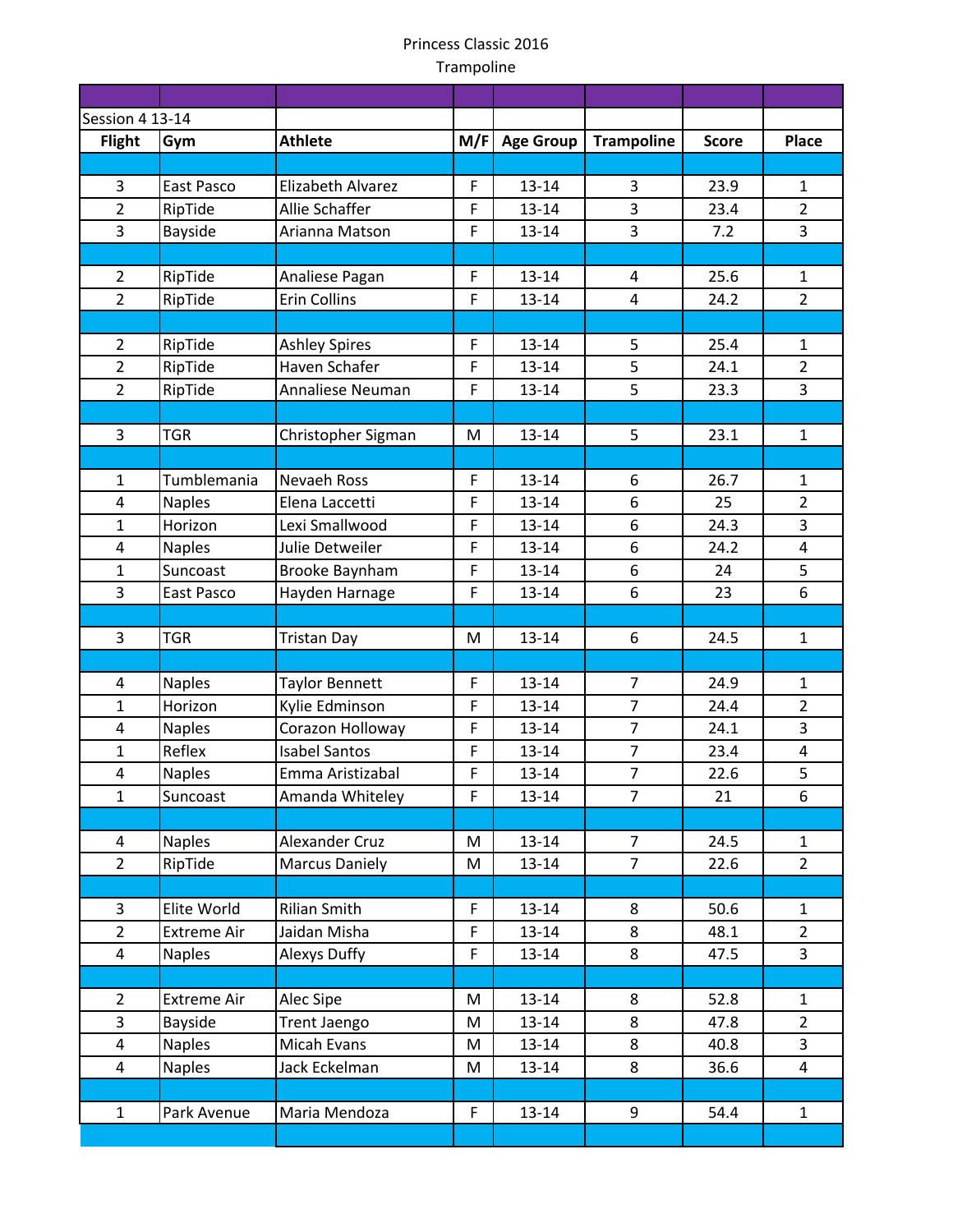| East Pasco    | Abagahle Wincott | $13 - 14$ |  |  |
|---------------|------------------|-----------|--|--|
| Park Avenue   | Ashley Shecthman | 13-14     |  |  |
| <b>Naples</b> | Hayli DeLaRosa   | 13-14     |  |  |
|               |                  |           |  |  |
|               |                  |           |  |  |
|               |                  |           |  |  |
|               |                  |           |  |  |